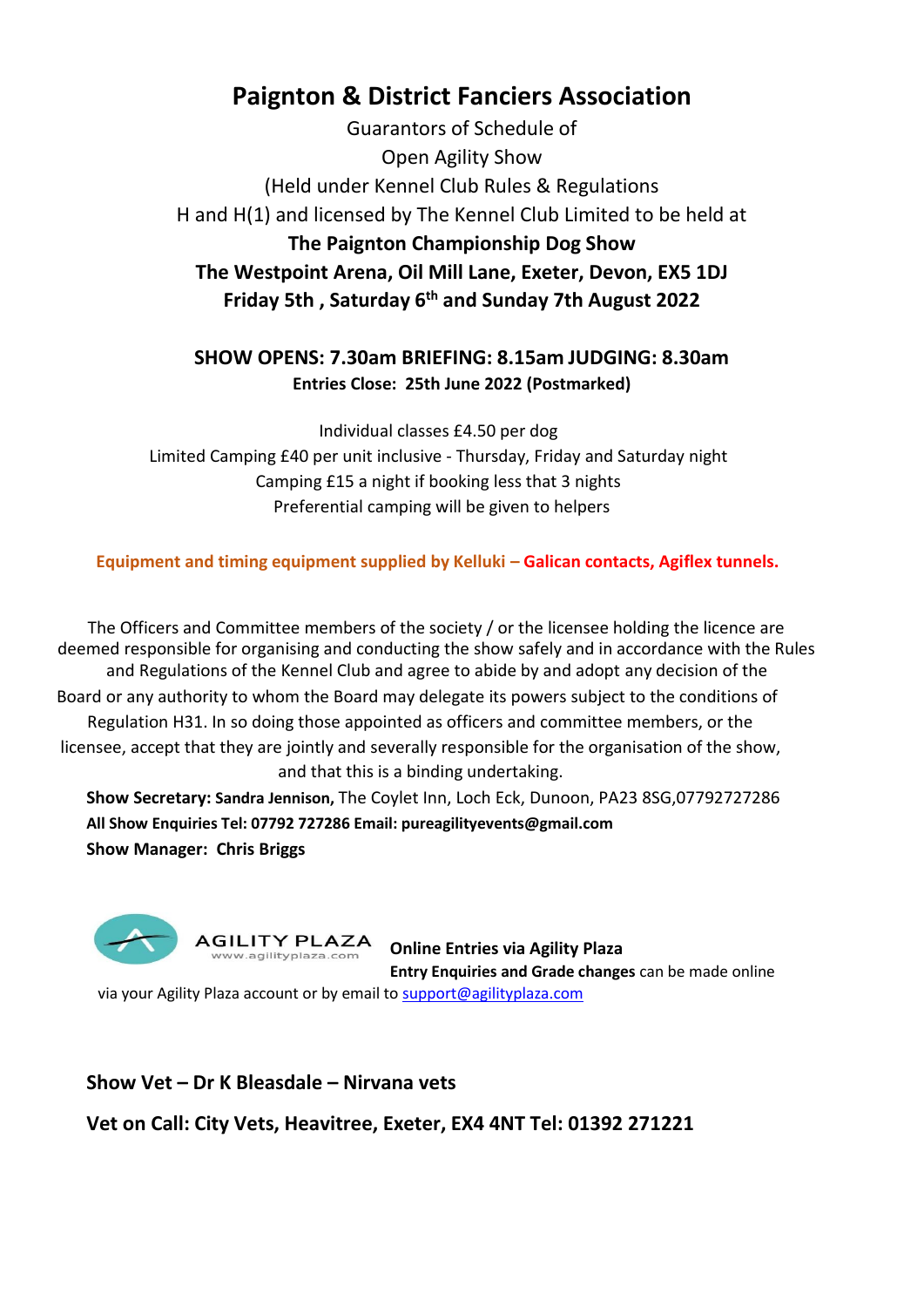## **Schedule of Classes – Friday 5 th August**

| <b>Class</b>   | <b>Size</b>   | <b>Type</b> | <b>Class Title</b> | Judge                  | <b>Grades</b> |                |                |                |   |                 |                |
|----------------|---------------|-------------|--------------------|------------------------|---------------|----------------|----------------|----------------|---|-----------------|----------------|
| $\mathbf 1$    | Large         | Combined    | Jumping            | <b>Tracey Carter</b>   | $\mathbf{1}$  | $\overline{2}$ | $\overline{3}$ |                |   |                 |                |
| $\overline{2}$ | Large         | Combined    | Agility            | Penny Douds            | $\mathbf{1}$  | $\overline{2}$ | $\overline{3}$ |                |   |                 |                |
| 3              | Large         | Graded      | Agility            | <b>Tracey Carter</b>   | $\mathbf{1}$  | $\overline{2}$ | $\overline{3}$ |                |   |                 |                |
|                |               |             |                    |                        |               |                |                |                |   |                 |                |
| 4              | Large         | Graded      | Jumping            | <b>Helen Fairchild</b> | $\mathbf{1}$  | $\overline{2}$ | 3              |                |   |                 |                |
| 5              | Large         | Graded      | Agility            | <b>Hilary Poole</b>    |               |                |                | 4              | 5 |                 |                |
| 6              | Large         | Graded      | Jumping            | Penny Douds            |               |                |                | 4              | 5 |                 |                |
|                |               |             |                    | <b>Helen Fairchild</b> |               |                |                |                |   |                 |                |
| $\overline{7}$ | Large         | Combined    | Jumping            |                        |               |                |                | 4              | 5 | $6\phantom{1}6$ | 7              |
| 8              | Large         | Combined    | Agility            | Penny Douds            |               |                |                | $\overline{4}$ | 5 | 6               | $\overline{7}$ |
| 9              | Large         | Graded      | Agility            | <b>Hilary Poole</b>    |               |                |                |                |   | 6               | $\overline{7}$ |
| 10             | Large         | Graded      | Jumping            | <b>Helen Fairchild</b> |               |                |                |                |   | $6\phantom{1}6$ | $\overline{7}$ |
| <b>11</b>      | Intermediate  | Combined    | <b>Jumping</b>     | <b>Tracey Carter</b>   | $\mathbf{1}$  | $\overline{2}$ | 3              |                |   |                 |                |
| 12             | Intermediate  | Combined    | <b>Agility</b>     | <b>Penny Douds</b>     | $\mathbf{1}$  | $\overline{2}$ | $\overline{3}$ |                |   |                 |                |
| 13             | Intermediate  | Graded      | <b>Agility</b>     | <b>Tracey Carter</b>   | $\mathbf{1}$  | $\overline{2}$ | 3              |                |   |                 |                |
|                |               |             |                    |                        |               |                |                |                |   |                 |                |
| 14             | Intermediate  | Graded      | <b>Jumping</b>     | <b>Helen Fairchild</b> | $\mathbf{1}$  | $\overline{2}$ | 3              |                |   |                 |                |
| 15             | Intermediate  | Graded      | <b>Agility</b>     | <b>Hilary Poole</b>    |               |                |                | 4              | 5 |                 |                |
| 16             | Intermediate  | Graded      | <b>Jumping</b>     | <b>Penny Douds</b>     |               |                |                | 4              | 5 |                 |                |
| 17             | Intermediate  | Combined    | <b>Jumping</b>     | <b>Helen Fairchild</b> |               |                |                | 4              | 5 | 6               | $\overline{7}$ |
| <b>18</b>      | Intermediate  | Combined    | <b>Agility</b>     | <b>Penny Douds</b>     |               |                |                | $\overline{4}$ | 5 | 6               | 7              |
| 19             | Intermediate  | Graded      | <b>Agility</b>     | <b>Hilary Poole</b>    |               |                |                |                |   | 6               | 7              |
| 20             | Intermediate  | Graded      | <b>Jumping</b>     | <b>Helen Fairchild</b> |               |                |                |                |   | $6\phantom{1}6$ | $\overline{7}$ |
| 21             | <b>Medium</b> | Combined    | Agility            | <b>Penny Douds</b>     | $\mathbf{1}$  | $\overline{2}$ | $\overline{3}$ |                |   |                 |                |
| 22             | <b>Medium</b> | Combined    | <b>Jumping</b>     | <b>Tracey Carter</b>   | $\mathbf 1$   | $\overline{2}$ | 3              |                |   |                 |                |
| 23             | <b>Medium</b> | Graded      | <b>Agility</b>     | <b>Tracey Carter</b>   | $\mathbf{1}$  | $\overline{2}$ | $\overline{3}$ |                |   |                 |                |
|                |               |             |                    |                        |               |                |                |                |   |                 |                |
| 24             | <b>Medium</b> | Graded      | <b>Jumping</b>     | <b>Penny Douds</b>     | $\mathbf{1}$  | $\overline{2}$ | 3              |                |   |                 |                |
|                |               |             |                    |                        |               |                |                |                |   |                 |                |
| 25             | <b>Medium</b> | Graded      | <b>Agility</b>     | <b>Hilary Poole</b>    |               |                |                | 4              | 5 |                 |                |
| 26             | <b>Medium</b> | Graded      | <b>Jumping</b>     | <b>Penny Douds</b>     |               |                |                | 4              | 5 |                 |                |
| 27             | <b>Medium</b> | Combined    | <b>Jumping</b>     | <b>Helen Fairchild</b> |               |                |                | $\overline{4}$ | 5 | $6\phantom{1}6$ | $\overline{7}$ |
| 28             | <b>Medium</b> | Combined    | <b>Agility</b>     | <b>Hilary Poole</b>    |               |                |                | $\overline{4}$ | 5 | 6               | $\overline{7}$ |
| 29             | <b>Medium</b> | Graded      | <b>Jumping</b>     | <b>Helen Fairchild</b> |               |                |                |                |   | $6\phantom{1}6$ | $\overline{7}$ |
| 30             | <b>Medium</b> | Graded      | <b>Agility</b>     | <b>Hilary Poole</b>    |               |                |                |                |   | 6               | $\overline{7}$ |
| 31             | Small         | Graded      | <b>Agility</b>     | <b>Tracey Carter</b>   | $1\,$         | $\overline{2}$ | 3              |                |   |                 |                |
| 32             | Small         | Graded      | <b>Jumping</b>     | <b>Helen Fairchild</b> | $1\,$         | $\overline{2}$ | 3              |                |   |                 |                |
| 33             | Small         | Combined    | <b>Agility</b>     | <b>Penny Douds</b>     | $1\,$         | $\overline{2}$ | $\overline{3}$ |                |   |                 |                |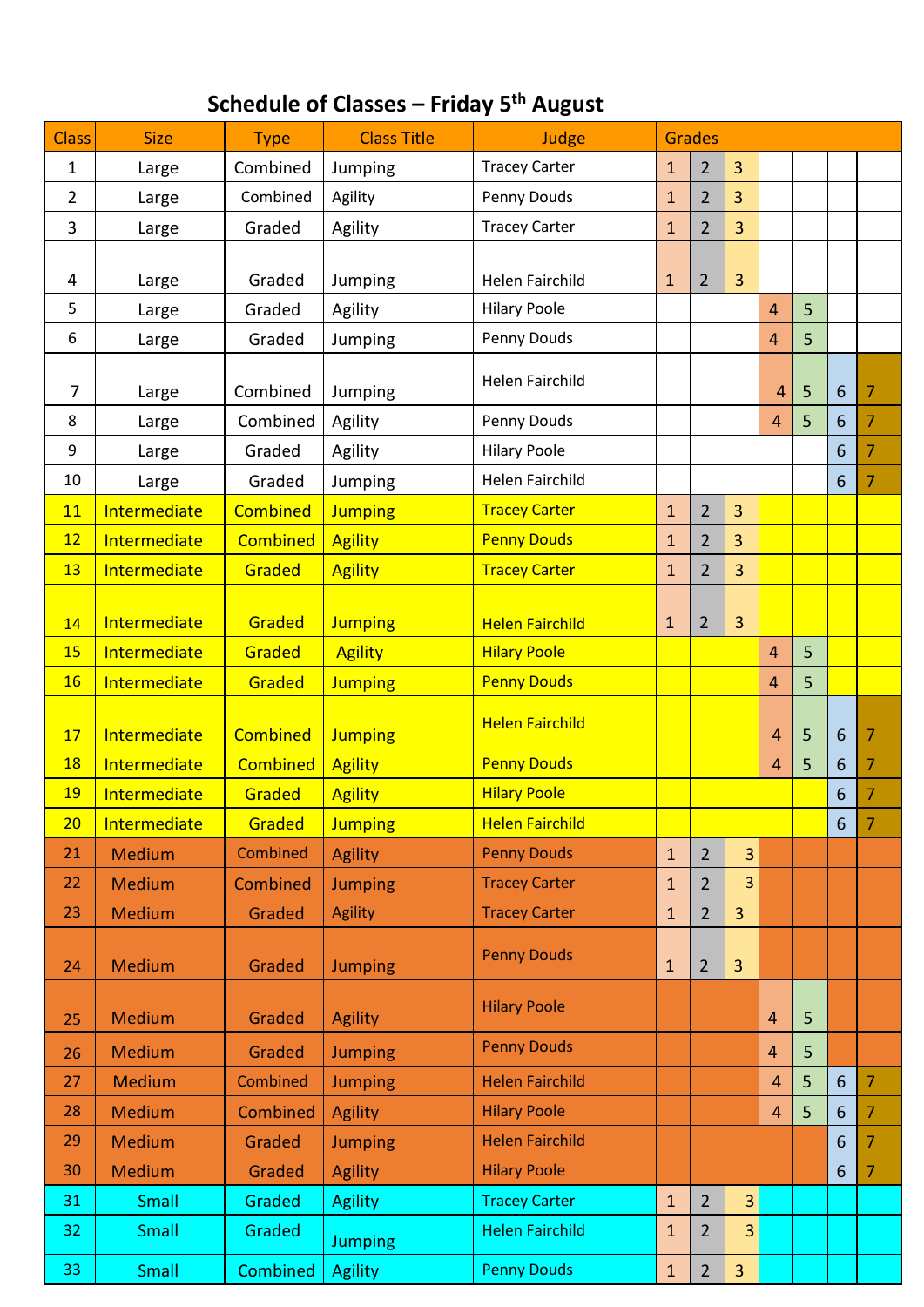| 34 | Small   | Combined | <b>Jumping</b>                           | <b>Tracey Carter</b>   | $\mathbf{1}$   | $\overline{2}$ | 3 |                |   |                  |                |
|----|---------|----------|------------------------------------------|------------------------|----------------|----------------|---|----------------|---|------------------|----------------|
| 35 | Small   | Graded   | Jumping                                  | <b>Penny Douds</b>     |                |                |   | 4              | 5 |                  |                |
| 36 | Small   | Graded   | Agility                                  | <b>Hilary Poole</b>    |                |                |   | 4              | 5 |                  |                |
| 37 | Small   | Combined | <b>Jumping</b>                           | <b>Helen Fairchild</b> |                |                |   | $\overline{4}$ | 5 | 6                | 7              |
| 38 | Small   | Combined | <b>Agility</b>                           | <b>Hilary Poole</b>    |                |                |   | $\overline{4}$ | 5 | 6                | 7              |
| 39 | Small   | Graded   | <b>Jumping</b>                           | <b>Helen Fairchild</b> |                |                |   |                |   | 6                | 7              |
| 40 | Small   | Graded   | Agility                                  | <b>Hilary Poole</b>    |                |                |   |                |   | 6                | 7              |
| 41 | Veteran | Combined | <b>Jumping</b>                           | <b>Helen Fairchild</b> | $\mathbf{1}$   | $\overline{2}$ | 3 | $\overline{4}$ | 5 | 6                | $\overline{7}$ |
| 42 | Anysize | Combined | <b>Anysize Agility</b>                   | <b>Tracey Carter</b>   | $\mathbf{1}$   | $\overline{2}$ | 3 | $\overline{4}$ | 5 | $6 \overline{6}$ | 7              |
| 43 | Anysize | Combined | <b>Special Anysize</b><br><b>Jumping</b> | <b>Helen Fairchild</b> | $\overline{1}$ | $\overline{2}$ | 3 | $\overline{4}$ | 5 | 6                | 7              |

Classes may be reallocated after closing if numbers dictate. We reserve the right to appoint substitute or

additional judges if necessary. Reserve judge: Sandra Jennison

# **Schedule of Classes – Saturday 6 th August**

| <b>Class</b> | <b>Size</b>  | <b>Type</b>     | <b>Class Title</b> | <b>Judge</b>          | <b>Grades</b> |                |   |                |   |                 |                |
|--------------|--------------|-----------------|--------------------|-----------------------|---------------|----------------|---|----------------|---|-----------------|----------------|
| 44           | Large        | Combined        | Jumping            | Penny Warren          | $\mathbf{1}$  | $\overline{2}$ | 3 |                |   |                 |                |
| 45           | Large        | Combined        | Agility            | <b>Bob Horner</b>     | $\mathbf{1}$  | $\overline{2}$ | 3 |                |   |                 |                |
| 46           | Large        | Graded          | Agility            | Dairin Keating        | $\mathbf{1}$  | $\overline{2}$ | 3 |                |   |                 |                |
|              |              |                 |                    |                       |               |                |   |                |   |                 |                |
| 47           | Large        | Graded          | Jumping            | <b>Shirley Elkins</b> | $\mathbf{1}$  | $\overline{2}$ | 3 |                |   |                 |                |
| 48           | Large        | Graded          | Agility            | <b>Bob Horner</b>     |               |                |   | $\overline{4}$ | 5 |                 |                |
| 49           | Large        | Graded          | Jumping            | Penny Warren          |               |                |   | 4              | 5 |                 |                |
| 50           | Large        | Combined        | Jumping            | <b>Shirley Elkins</b> |               |                |   | 4              | 5 | 6               | $\overline{7}$ |
| 51           | Large        | Combined        | Agility            | Dairin Keating        |               |                |   | 4              | 5 | 6               | $\overline{7}$ |
| 52           | Large        | Graded          | Agility            | <b>Bob Horner</b>     |               |                |   |                |   | 6               | $\overline{7}$ |
| 53           | Large        | Graded          | Jumping            | Penny Warren          |               |                |   |                |   | 6               | $\overline{7}$ |
| 54           | Intermediate | Combined        | <b>Jumping</b>     | <b>Penny Warren</b>   | $\mathbf{1}$  | $\overline{2}$ | 3 |                |   |                 |                |
| 55           | Intermediate | <b>Combined</b> | <b>Agility</b>     | <b>Bob Horner</b>     | $\mathbf{1}$  | $\overline{2}$ | 3 |                |   |                 |                |
| 56           | Intermediate | Graded          | <b>Agility</b>     | <b>Dairin Keating</b> | $\mathbf{1}$  | $\overline{2}$ | 3 |                |   |                 |                |
| 57           | Intermediate | Graded          | <b>Jumping</b>     | <b>Shirley Elkins</b> | $\mathbf{1}$  | $\overline{2}$ | 3 |                |   |                 |                |
| 58           | Intermediate | Graded          | <b>Agility</b>     | <b>Bob Horner</b>     |               |                |   | 4              | 5 |                 |                |
| 59           | Intermediate | Graded          | <b>Jumping</b>     | <b>Penny Warren</b>   |               |                |   | 4              | 5 |                 |                |
| 60           | Intermediate | Combined        | <b>Jumping</b>     | <b>Shirley Elkins</b> |               |                |   | 4              | 5 | $6\phantom{1}6$ | $\overline{7}$ |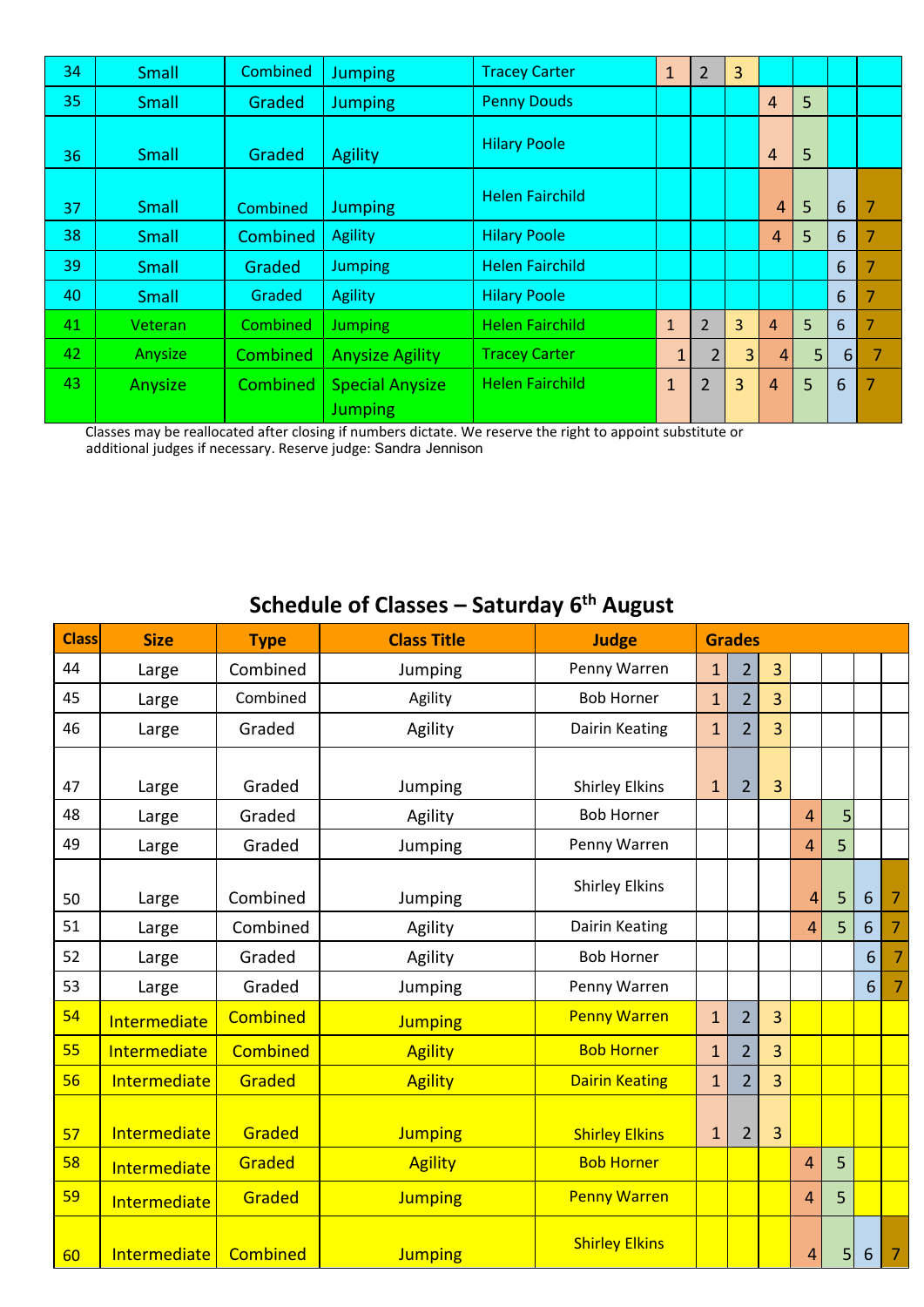| 61 | Intermediate        | Combined        | <b>Agility</b>         | <b>Dairin Keating</b> |              |                |   | 4              | 5 | $\boldsymbol{6}$ | -7             |
|----|---------------------|-----------------|------------------------|-----------------------|--------------|----------------|---|----------------|---|------------------|----------------|
| 62 | Intermediate        | Graded          | <b>Agility</b>         | <b>Bob Horner</b>     |              |                |   |                |   | 6                | 7              |
| 63 | <b>Intermediate</b> | Graded          | <b>Jumping</b>         | <b>Penny Warren</b>   |              |                |   |                |   | 6                | 7              |
| 64 | <b>Medium</b>       | Combined        | <b>Agility</b>         | <b>Bob Horner</b>     | $\mathbf{1}$ | $\overline{2}$ | 3 |                |   |                  |                |
| 65 | <b>Medium</b>       | Combined        | <b>Jumping</b>         | <b>Penny Warren</b>   | $\mathbf{1}$ | $\overline{2}$ | 3 |                |   |                  |                |
| 66 | <b>Medium</b>       | Graded          | <b>Agility</b>         | <b>Dairin Keating</b> | $\mathbf{1}$ | $\overline{2}$ | 3 |                |   |                  |                |
| 67 | <b>Medium</b>       | Graded          | <b>Jumping</b>         | <b>Shirley Elkins</b> | $\mathbf{1}$ | $\overline{2}$ | 3 |                |   |                  |                |
| 68 | <b>Medium</b>       | Graded          | <b>Agility</b>         | <b>Shirley Elkins</b> |              |                |   | 4              | 5 |                  |                |
| 69 | <b>Medium</b>       | Graded          | <b>Jumping</b>         | <b>Penny Warren</b>   |              |                |   | 4              | 5 |                  |                |
| 70 | <b>Medium</b>       | <b>Combined</b> | <b>Jumping</b>         | <b>Shirley Elkins</b> |              |                |   | 4              | 5 | 6                | 7              |
| 71 | <b>Medium</b>       | <b>Combined</b> | <b>Agility</b>         | <b>Dairin Keating</b> |              |                |   | 4              | 5 | 6                | 7              |
| 72 | <b>Medium</b>       | Graded          | <b>Jumping</b>         | <b>Penny Warren</b>   |              |                |   |                |   | $6\phantom{1}$   | 7              |
|    |                     |                 |                        |                       |              |                |   |                |   |                  |                |
| 73 | <b>Medium</b>       | Graded          | <b>Agility</b>         | <b>Bob Horner</b>     |              |                |   |                |   | $6\phantom{1}$   | $\overline{7}$ |
| 74 | Small               | Graded          | <b>Agility</b>         | <b>Dairin Keating</b> | $\mathbf{1}$ | $\overline{2}$ | 3 |                |   |                  |                |
| 75 | Small               | Graded          | <b>Jumping</b>         | <b>Shirley Elkins</b> | $\mathbf{1}$ | $\overline{2}$ | 3 |                |   |                  |                |
| 76 | Small               | Combined        | <b>Agility</b>         | <b>Bob Horner</b>     | $\mathbf{1}$ | $\overline{2}$ | 3 |                |   |                  |                |
| 77 | Small               | Combined        | <b>Jumping</b>         | <b>Penny Warren</b>   | $\mathbf{1}$ | $\overline{2}$ | 3 |                |   |                  |                |
| 78 | Small               | Graded          | <b>Jumping</b>         | <b>Penny Warren</b>   |              |                |   | 4              | 5 |                  |                |
| 79 | Small               | Graded          | <b>Agility</b>         | <b>Shirley Elkins</b> |              |                |   | 4              | 5 |                  |                |
| 80 | Small               | Combined        | <b>Jumping</b>         | <b>Shirley Elkins</b> |              |                |   | $\overline{4}$ | 5 | $6\phantom{1}6$  | 7              |
| 81 | Small               | Combined        | <b>Agility</b>         | <b>Dairin Keating</b> |              |                |   | 4              | 5 | $6\phantom{1}6$  |                |
| 82 | Small               | Graded          | <b>Jumping</b>         | <b>Penny Warren</b>   |              |                |   |                |   | 6                | 7              |
| 83 | Small               | Graded          | <b>Agility</b>         | <b>Bob Horner</b>     |              |                |   |                |   | $6 \overline{6}$ | 7              |
| 84 | Veteran             | Combined        | <b>Jumping</b>         | <b>Shirley Elkins</b> | $\mathbf{1}$ | $\overline{2}$ | 3 | 4              | 5 | $\boldsymbol{6}$ | $\overline{7}$ |
| 85 | Anysize             | Combined        | <b>Anysize Agility</b> | <b>Dairin Keating</b> | $\mathbf{1}$ | $\overline{2}$ | 3 | 4              | 5 | $6\phantom{1}6$  | 7              |

Classes may be reallocated after closing if numbers dictate. We reserve the right to appoint substitute or additional judges if necessary.Reserve judge: Sandra Jennison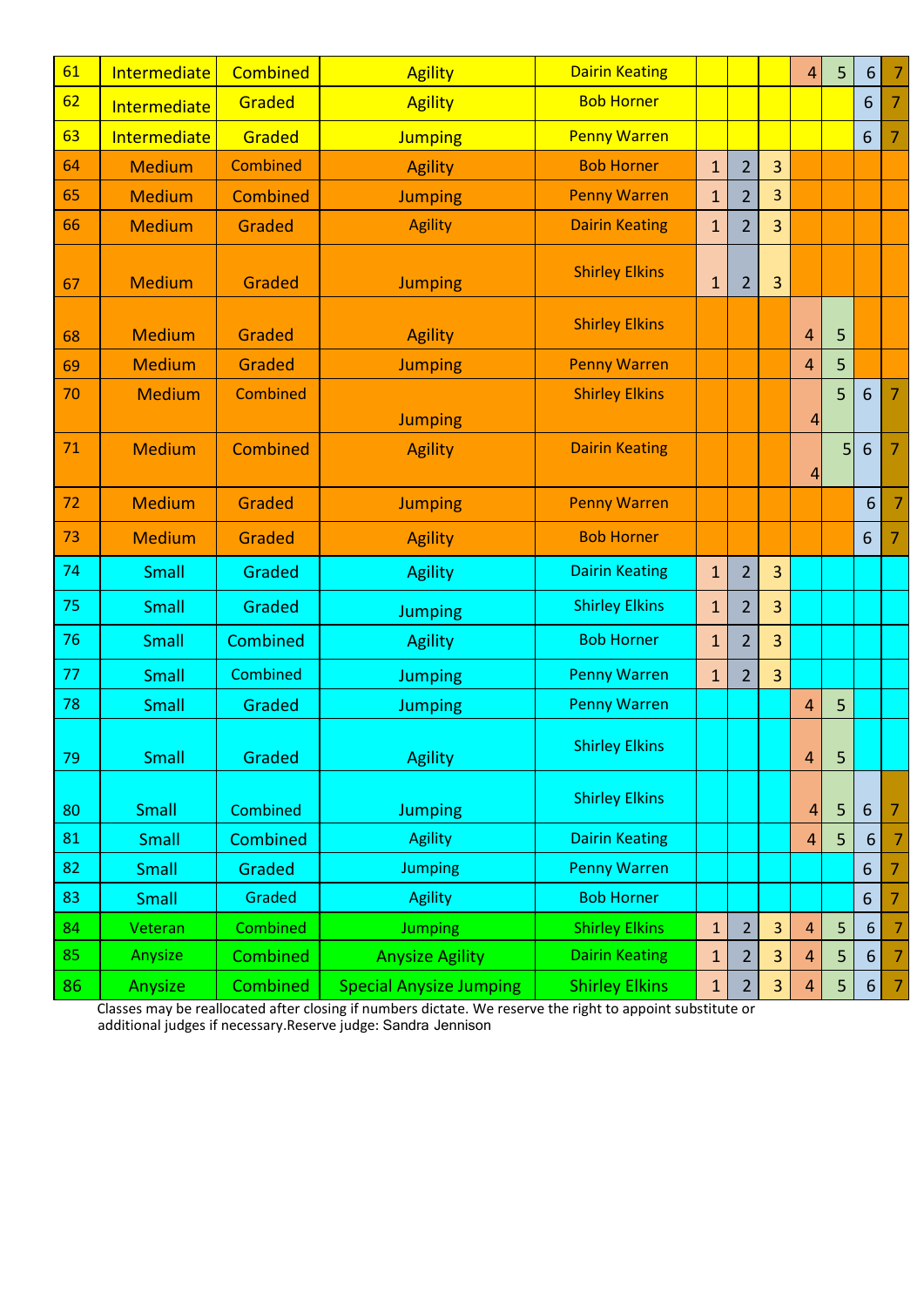# **Schedule of Classes - Sunday 7 th August**

| <b>Class</b> | <b>Size</b>         | <b>Type</b>     | <b>Class Title</b> | <b>Judge</b>          | <b>Grades</b> |                |                |                |   |                |                |
|--------------|---------------------|-----------------|--------------------|-----------------------|---------------|----------------|----------------|----------------|---|----------------|----------------|
| 87           | Large               | Combined        | Jumping            | Sue Marson            | 1             | $\overline{2}$ | 3              |                |   |                |                |
| 88           | Large               | Combined        | Agility            | <b>Yves Maris</b>     | $\mathbf{1}$  | $\overline{2}$ | 3              |                |   |                |                |
| 89           | Large               | Graded          | Agility            | Sam Butchart          | $\mathbf{1}$  | $\overline{2}$ | 3              |                |   |                |                |
|              |                     |                 |                    |                       |               |                |                |                |   |                |                |
| 90           | Large               | Graded          | Jumping            | <b>Yves Maris</b>     | $\mathbf{1}$  | $\overline{2}$ | 3              |                |   |                |                |
| 91           | Large               | Graded          | Agility            | Georgina Davis        |               |                |                | $\overline{4}$ | 5 |                |                |
| 92           | Large               | Graded          | Jumping            | Sue Marson            |               |                |                | $\overline{4}$ | 5 |                |                |
| 93           | Large               | Combined        | Jumping            | Sam Butchart          |               |                |                | 4              | 5 | 6              | 7              |
| 94           | Large               | Combined        | Agility            | <b>Yves Maris</b>     |               |                |                | $\overline{4}$ | 5 | 6              | 7              |
| 95           | Large               | Graded          | Agility            | Georgina Davis        |               |                |                |                |   | 6              | 7              |
| 96           | Large               | Graded          | Jumping            | Sue Marson            |               |                |                |                |   | 6              | 7              |
| 97           | <b>Intermediate</b> | <b>Combined</b> | <b>Jumping</b>     | <b>Sue Marson</b>     | $\mathbf{1}$  | $\overline{2}$ | 3              |                |   |                |                |
| 98           | <b>Intermediate</b> | <b>Combined</b> | <b>Agility</b>     | <b>Yves Maris</b>     | 1             | $\overline{2}$ | 3              |                |   |                |                |
| 99           | Intermediate        | Graded          | <b>Agility</b>     | <b>Sam Butchart</b>   | $\mathbf{1}$  | $\overline{2}$ | 3              |                |   |                |                |
|              |                     |                 |                    |                       |               |                |                |                |   |                |                |
| 100          | Intermediate        | Graded          | <b>Jumping</b>     | <b>Yves Maris</b>     | $\mathbf{1}$  | $\overline{2}$ | 3              |                |   |                |                |
| 101          | Intermediate        | Graded          | <b>Agility</b>     | <b>Georgina Davis</b> |               |                |                | $\overline{4}$ | 5 |                |                |
| 102          | Intermediate        | Graded          | <b>Jumping</b>     | <b>Sue Marson</b>     |               |                |                | $\overline{4}$ | 5 |                |                |
| 103          | Intermediate        | Combined        | <b>Jumping</b>     | <b>Sam Butchart</b>   |               |                |                | 4              | 5 | 6              | 7              |
| 104          | Intermediate        | <b>Combined</b> | <b>Agility</b>     | <b>Yves Maris</b>     |               |                |                | $\overline{4}$ | 5 | 6              | 7              |
| 105          | Intermediate        | Graded          | <b>Agility</b>     | <b>Georgina Davis</b> |               |                |                |                |   | 6              | 7              |
| 106          | <b>Intermediate</b> | Graded          | <b>Jumping</b>     | <b>Sue Marson</b>     |               |                |                |                |   | 6              | 7              |
| 107          | <b>Medium</b>       | Graded          | <b>Agility</b>     | <b>Sam Butchart</b>   | $\mathbf{1}$  | $\overline{2}$ | 3              |                |   |                |                |
| 108          | <b>Medium</b>       | <b>Graded</b>   | <b>Jumping</b>     | <b>Georgina Davis</b> | $\mathbf{1}$  | $\overline{2}$ | 3              |                |   |                |                |
| 109          | <b>Medium</b>       | Combined        | <b>Agility</b>     | <b>Yves Maris</b>     | $\mathbf{1}$  | $\overline{2}$ | $\overline{3}$ |                |   |                |                |
| 110          | <b>Medium</b>       | <b>Combined</b> | <b>Jumping</b>     | <b>Sue Marson</b>     | $\mathbf{1}$  | $\overline{2}$ | $\overline{3}$ |                |   |                |                |
| 111          | <b>Medium</b>       | Graded          | <b>Agility</b>     | <b>Georgina Davis</b> |               |                |                | 4              | 5 |                |                |
| 112          | <b>Medium</b>       | Graded          | <b>Jumping</b>     | <b>Sam Butchart</b>   |               |                |                | 4              | 5 |                |                |
| 113          | <b>Medium</b>       | <b>Combined</b> | <b>Jumping</b>     | <b>Sam Butchart</b>   |               |                |                | 4              | 5 | $6\phantom{1}$ | $\overline{7}$ |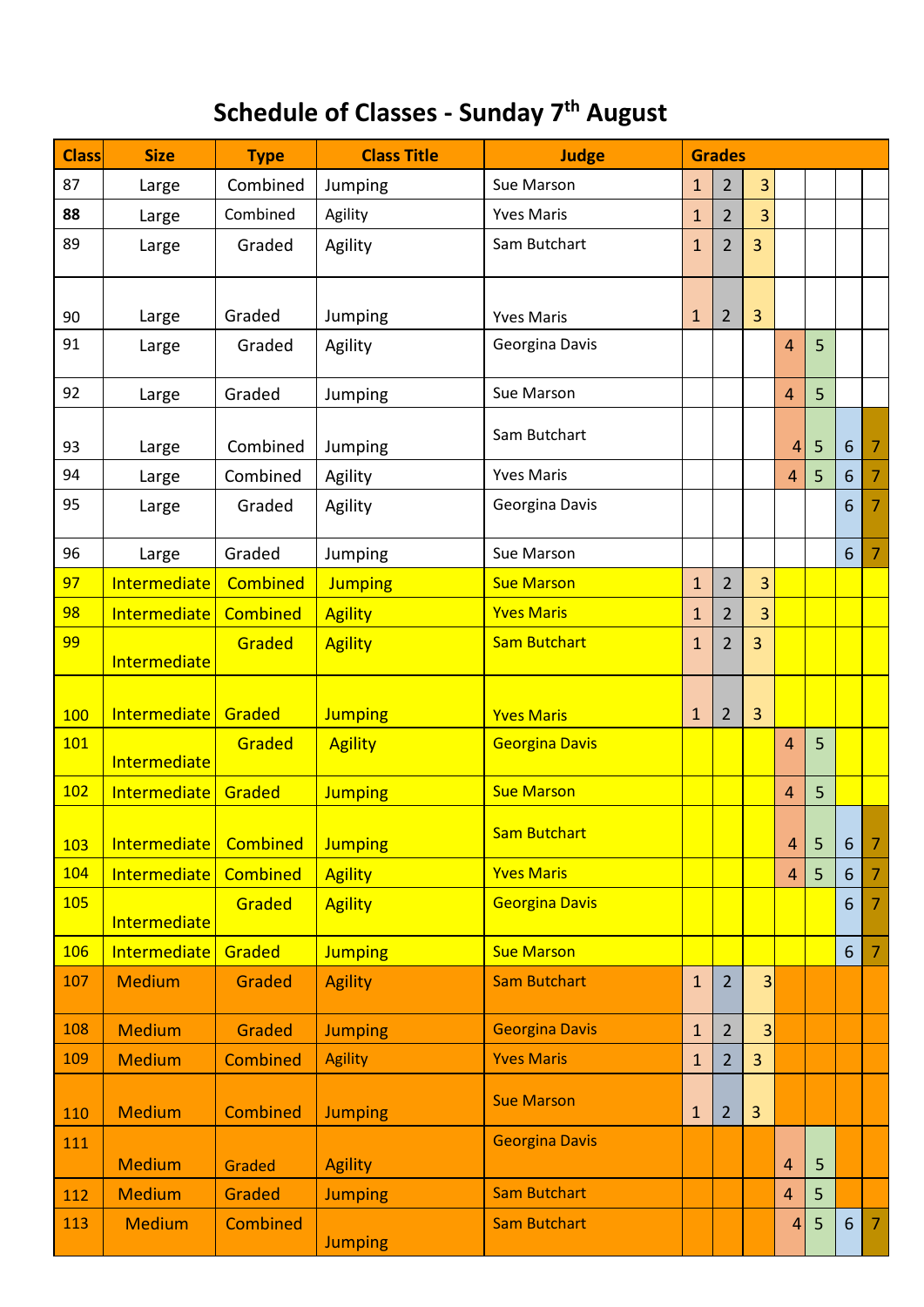| 114 | <b>Medium</b> | <b>Combined</b> | <b>Agility</b>                           | <b>Yves Maris</b>     |                |                |   | $\overline{4}$ | 5 | 6              | 7              |
|-----|---------------|-----------------|------------------------------------------|-----------------------|----------------|----------------|---|----------------|---|----------------|----------------|
| 115 | <b>Medium</b> | Graded          | <b>Jumping</b>                           | <b>Sam Butchart</b>   |                |                |   |                |   | 6              | 7              |
| 116 | <b>Medium</b> | Graded          | <b>Agility</b>                           | <b>Georgina Davis</b> |                |                |   |                |   | 6              | $\overline{7}$ |
| 117 | Small         | Graded          | <b>Agility</b>                           | <b>Sam Butchart</b>   | $\overline{1}$ | $\overline{2}$ | 3 |                |   |                |                |
| 118 | Small         | Graded          | <b>Jumping</b>                           | <b>Georgina Davis</b> | $\mathbf{1}$   | $\overline{2}$ | 3 |                |   |                |                |
| 119 | Small         | Combined        | <b>Agility</b>                           | <b>Yves Maris</b>     | $\mathbf{1}$   | $\overline{2}$ | 3 |                |   |                |                |
| 120 | Small         | Combined        | <b>Jumping</b>                           | <b>Sue Marson</b>     | $\mathbf{1}$   | $\overline{2}$ | 3 |                |   |                |                |
| 121 | Small         | Graded          | <b>Jumping</b>                           | <b>Sue Marson</b>     |                |                |   | 4              | 5 |                |                |
| 122 | Small         | Graded          | <b>Agility</b>                           | <b>Georgina Davis</b> |                |                |   | $\overline{4}$ | 5 |                |                |
| 123 | Small         | Combined        | <b>Jumping</b>                           | <b>Sam Butchart</b>   |                |                |   | $\overline{4}$ | 5 | $6\phantom{1}$ | $\overline{7}$ |
| 124 | Small         | Combined        | <b>Agility</b>                           | <b>Yves Maris</b>     |                |                |   | $\overline{4}$ | 5 | 6              | 7              |
| 125 | Small         | Graded          | <b>Jumping</b>                           | <b>Sue Marson</b>     |                |                |   |                |   | 6              | $\overline{7}$ |
| 126 | Small         | Graded          | <b>Agility</b>                           | <b>Georgina Davis</b> |                |                |   |                |   | 6              | 7              |
| 127 | Veteran       | Combined        | <b>Jumping</b>                           | <b>Sue Marson</b>     | $\mathbf{1}$   | $\overline{2}$ | 3 | 4              | 5 | 6              | $\overline{7}$ |
| 128 | Anysize       | Combined        | <b>Anysize Agility</b>                   | <b>Georgina Davis</b> | 1              | $\overline{2}$ | 3 | 4              | 5 | 6              | 7              |
| 129 | Anysize       | Combined        | <b>Special Anysize</b><br><b>Jumping</b> | <b>Sue Marson</b>     | $\mathbf{1}$   | $\overline{2}$ | 3 | 4              | 5 | 6              | $\overline{7}$ |

Classes may be reallocated after closing if numbers dictate. We reserve the right to appoint substitute or additional judges if necessary. Reserve judge: Sandra Jennison

#### **Dogs may be entered in a maximum of 4 classes per day.**

#### **AWARDS**

**ROSETTES:** To at least 10% of entries in all classes plus unplaced clear round rosettes in all classes to be collected over the show weekend.

**TROPHIES:** To 1<sup>st</sup> PLACE ONLY (classes with 19 or less dogs) - To 2<sup>nd</sup> PLACE ONLY (classes with over 19

and less than 50 dogs) – to  $3^{rd}$  PLACE (classes with 50 or more dogs). This applies to all classes.

Combined classes are counted by total in class whilst Graded classes are counted by total in each Grade.

**Small, medium , intermediate and large classes:** Combined classes have one overall set of results and awards for the whole class. Graded classes are scheduled for one or more grades with separate results and awards issued for each grade.

**Special Anysize Jumping:** Rosettes and Trophies as per usual standard classes but please note it is one set

of awards across all heights of dog participating.

**Please DO NOT allow your dog to toilet up barriers/posts/bin bags etc… we have to handle these items. If your dog**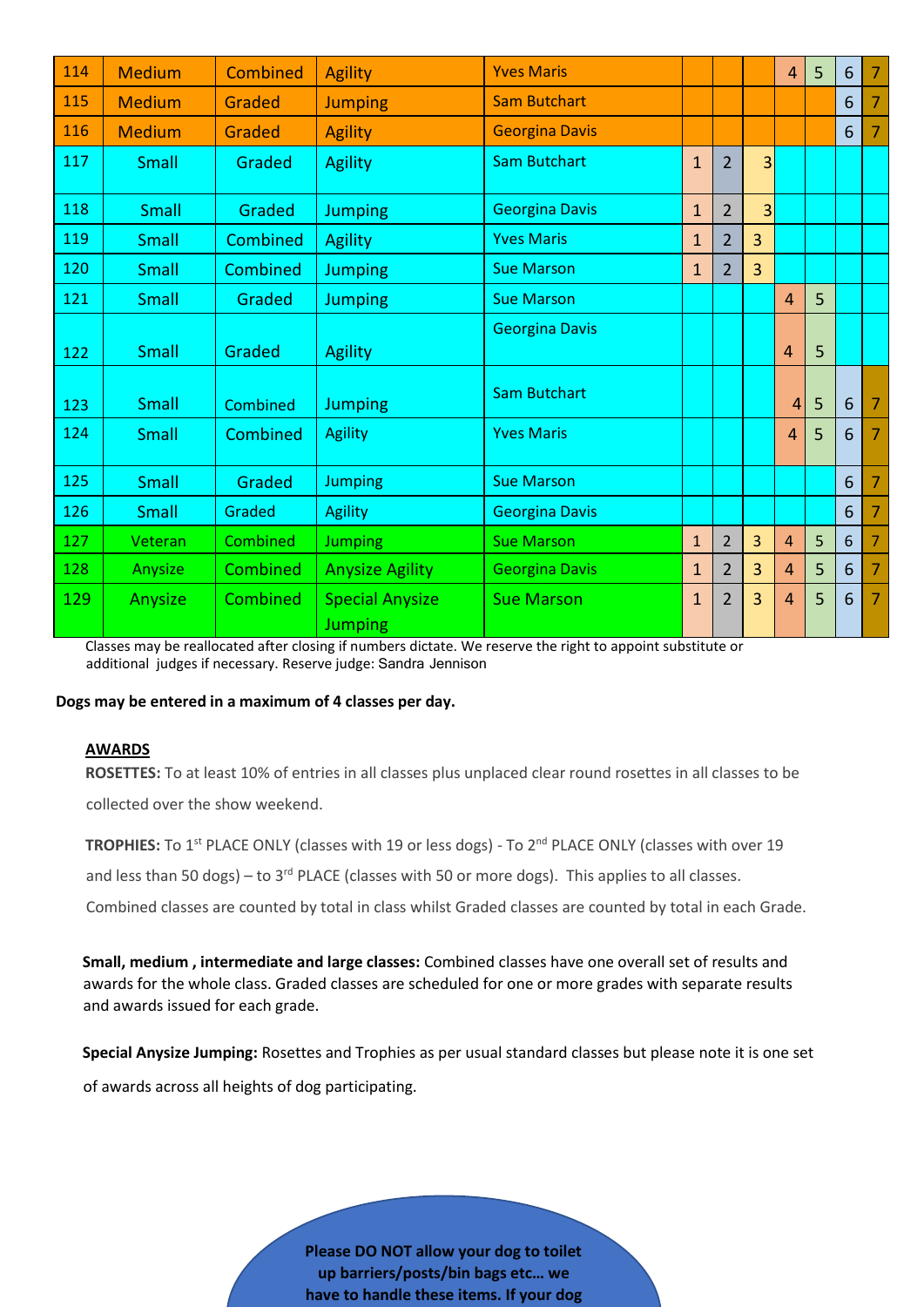**ELIGIBILITY FOR CLASSES In the following definitions of classes First Prizes or other prize wins are those gained in standard classes at any Kennel Club licensed Championship Agility, Premier Agility, Open Agility or Limited Agility Shows (i.e. special classes and invitational events excepted). Only a first place with a clear round completed within the course time set by the judge will count towards grade progression. Standard classes may be scheduled for Agility Shows, as Agility classes or Jumping classes. All standard classes must contain the Weaving Poles obstacle. Standard Agility classes must contain the following elements: "A Ramp", Dog Walk and See-Saw. With this proviso classes are defined as follows:- A maximum of four standard classes may be scheduled for any dog on an individual day of competition. Any number of special classes may be scheduled. Class Structure. A Class may either be held as a Graded Class or a Combined Class. A Graded Class may be scheduled for a maximum of three consecutive Grades with separate results and awards issued for each grade. A Combined Class may be scheduled for more than one consecutive grade with one overall set of results. Progression. Progression from each Grade will be determined by the eligibility for the class as referenced in H(1)(A)11. Results from Combined Classes will only count towards progression from the dog's current grade. To count for progression wins must be gained in standard classes at Kennel Club Licensed Agility Shows. Only a first place with a clear round completed within the course time set by the judge will count towards grade progression. Competitors will be allowed to walk the course set at Small, Medium, Intermediate or Large height without their dog(s) before the class begins. Competitors should follow Covid compliant course walking instructions. Points Progression. At the handler's discretion a dog may progress up to Grade 4 by winning 100 points at each grade, using the Agility Warrant points scheme (Regulation K3.c refers). A minimum of 50 points must be gained in agility (not jumping) classes in the relevant grade. If this method of progression is selected, the handler must ensure the Show Secretary signs the dog's Agility Record Book at the first show entered at the higher grade. There is no time limit on this progression, however once a dog has progressed, it cannot return to a previous grade. Progression on points must be done prior to the closing date of entries. It is not possible to change a grade on points once the entries have closed. Standard Classes Only first prizes and points gained in standard classes at Kennel Club licensed Agility Shows may be used for progression through the classes. (A dog is only eligible for one grade). In defining the eligibility of the owner or handler for Grade 1 the two wins and points progression referred to in the definition apply to only one dog and not an accumulation of dogs. Grade 1 Open to owners, handlers or dogs which have not gained a minimum of two first places at Grade 1 at Kennel Club Licensed Agility Shows, at least one of which must have been gained in an agility (not jumping) class. N.B Owners, handlers or dogs previously qualified out of Grade 1 are not eligible for this class. Grade 2 Open to dogs which are not eligible for Grade 1, or have elected to progress on points from Grade 1 and are not eligible for grades 3, 4, 5, 6, or 7. Grade 3 Open to dogs which have gained a minimum of two first places at Grade 2 at Kennel Club Licensed Agility Shows, one of which must have been gained in an agility (not jumping) classes, or have elected to progress on points from Grade 2 and are not eligible for Grades 2, 4, 5, 6 or 7. Grade 4 Open to dogs which have gained a minimum of three first places at Grade 3 at Kennel Club Licensed Agility Shows, two of which must have been gained in agility (not jumping) classes, or have elected to progress on points from Grade 3 and are not eligible for Grades 2, 3, 5, 6 or 7. Grade 5 Open to dogs which have gained a minimum of four first places at Grade 4 at Kennel Club Licensed Agility Shows, two of which must have been gained in agility (not jumping) classes, and are not eligible for Grades 2, 3, 4, 6 or 7. Grade 6 Open to dogs which have gained a minimum of four first places at Grade 5 at Kennel Club Licensed Agility Shows, two of which must have been gained in agility (not jumping) classes, and are not eligible for Grades 2, 3, 4, 5 or 7. Grade 7 Open to dogs which have gained a minimum of five first places at Grade 6 at Kennel Club Licensed Agility Shows, three of which must have been gained in agility (not jumping) classes, and are not eligible**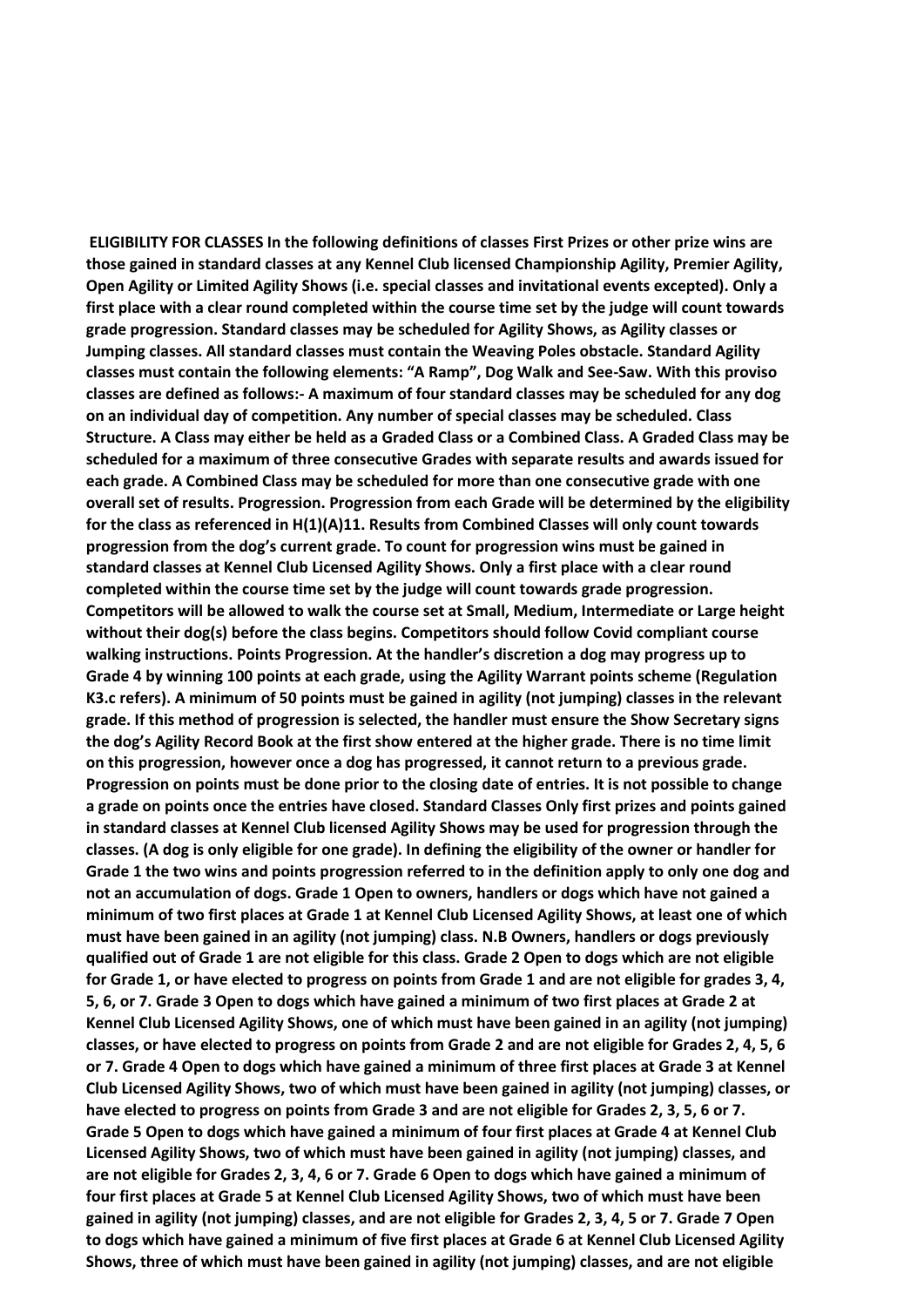**for Grades 2, 3, 4, 5 or 6. Special Classes Societies may schedule classes other than those defined above as "Special Classes". The eligibility for "Special" Classes must be defined by the Society and included in the schedule. The word "Special" must be included in the title of the class. Where classes are classified for older and/or inexperienced dogs, the height of the hurdles, the A-Ramp and the dog walk, and the length of the long jump, may be reduced below the dimensions specified in these regulations, in which case such dimensions must be included in the class definition in the show schedule. Marking for special classes may deviate from marking for standard classes, but must be specified in the schedule. Wins, places and clear rounds in special classes will not count towards agility warrant points or grade progression at Kennel Club Shows. Veteran Jumping is for dogs 9 and over. Dogs entering Veteran and/or Anysize classes cannot enter** 

**any other classes at this show.**

**Rules and Regulations** 

- **1. Dogs entered at Kennel Club licensed Agility Shows must be registered at the Kennel Club in accordance with Kennel Club Regulations for Classification and Registration B or else registration or transfer of registration must have been applied for. The registration number/Authority to Compete number will be required for each entry.**
- **2. All dogs registered and resident outside the UK must be issued with a Kennel Club Authority to Compete (ATC) number before entry to the show/event can be made. All overseas entries without a Kennel Club Registration number or an Authority to Compete number will be returned to the competitor.**
- **3. Entry fees £4.50 per dog per class. Camping £40 Thurs -Saturday night inclusive or £15 per night.**
- **4. There is no prize money at this show.**
- **5. Entries will only be accepted on the official form or photocopy thereof. Entries may also be made via the internet at Agility Plaza**
- **6. The Committee reserves the right to itself to refuse entries.**
- **7. Only dogs of 18 calendar months of age and over on the day of competition are eligible for competition at Kennel Club Licensed Shows.**
- **8. A dog must not compete in the same class more than once, including special classes.**
- **9. Organisers of open agility shows may set a capping level on the entries to be accepted in any standard or special class, and may decline entries received after the capping level has been reached.**
- **10. Not For Competition entries will be accepted for dogs aged four calendar months and over. Dogs must be Kennel Club registered with their details recorded on the entry form.**
- **11. No bitch in season is allowed to compete.**
- **12. The mating of bitches within the precincts of the competition is forbidden.**
- **13. No person shall carry out punitive correction or harsh handling of a dog at any time within the boundaries of the Show.**
- **14. Dogs must not wear any type of slip, half-slip collar or lead when under test. A single flat, close fitting collar is permitted, providing the only attachment is a plain identification panel as an integral part of the collar i.e. not attached by a ring.**
- **15. Should a judge be unable to fulfil the appointment to judge the Committee reserves the right to appoint another judge.**
- **16. No competitor shall impugn the decision of the judge or judges.**
- **17. Thank you to our sponsors**
- **18. Kennel Club standard marking regulations apply for all standard classes.**
- **19. The height of hurdles for Anysize/Veterans classes will be 400mm, 300 and 200mm (Dogs run at height of handlers' choice). Results will be combined**
- **20. The Height limit for dogs: a. Large Dog classes - For Dogs measuring over 500mm at the withers b. Intermediate Dog classes - For Dogs measuring over 430mm and measuring 500mm or under at the withers**

**c. Medium Dog classes - For dogs measuring over 350mm and measuring 430mm or under at the withers. d. Small Dog classes – For dogs measuring 350mm or under at the withers. 21. Judges at a Pure Agility Show may not enter a dog for competition, which is recorded in their ownership or part ownership; or handle a dog at the Show at which they are judging. Dogs will be disqualified if**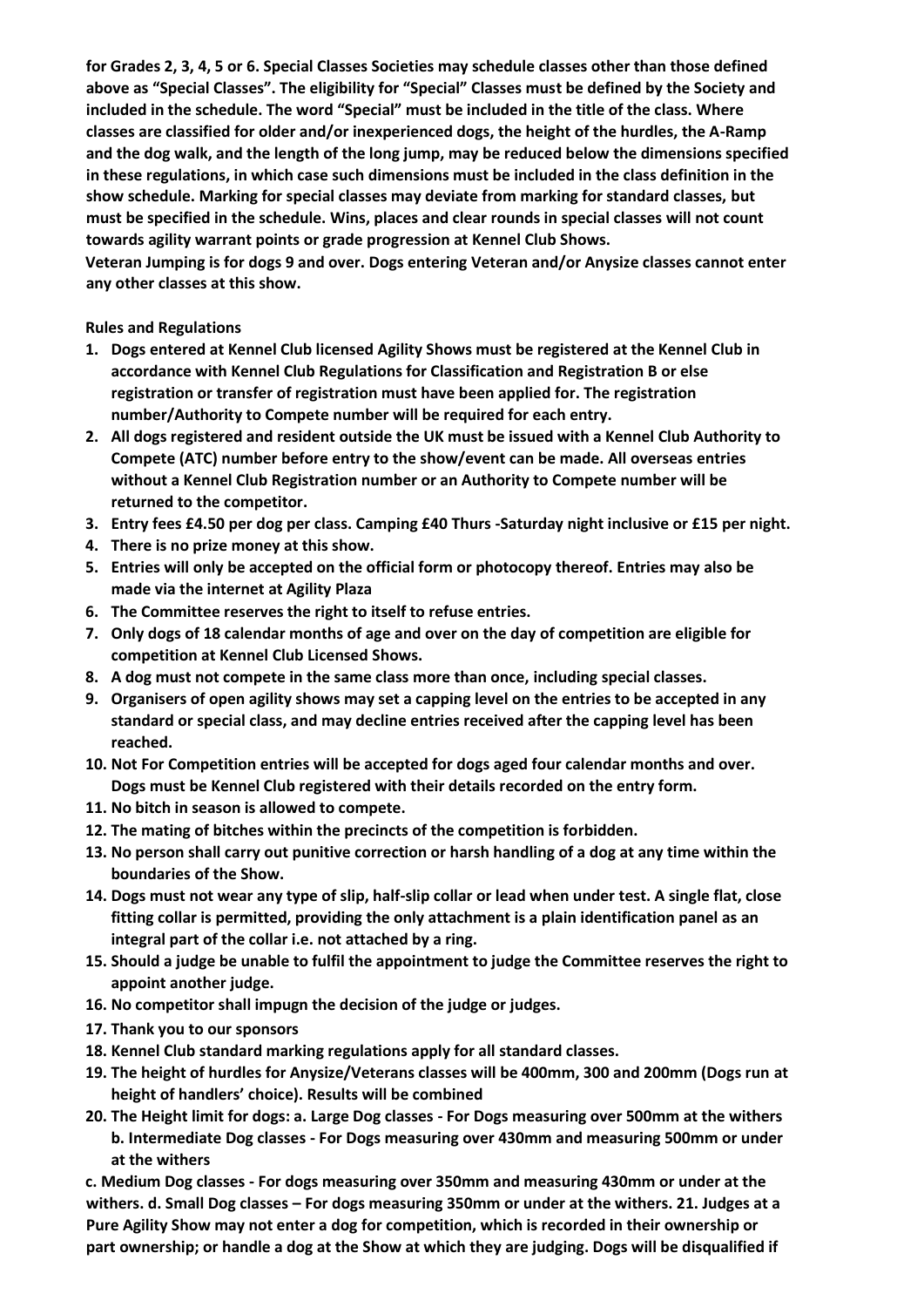**proved to have been handled in the class by the scheduled judge's spouse or immediate family, or resident at the same address as the scheduled judge.** 

- **22. Removal of dogs from Competition: Following discussion between the show management and/or a veterinary surgeon, a dog shall be prevented from competing and/or removed from the Show if it is: a) A bitch, which is in season. b) Suffering from any infectious diseases or contagious disease. c) Interfering with the safety or chance of winning of an opponent. d) Of such temperament or so much out of control as to be a danger to the safety of any person or any other animal. e) Likely to cause suffering to the dog if it continues competing. The circumstances of such a removal shall be recorded in the show Incident Book and submitted to the Kennel Club.**
- **23. Dog Agility is a competitive and physically strenuous activity. It is the responsibility of the owner/handler to ensure their dog is 'fit for function' and that they themselves are fit to take part. By signing the entry form you confirm that to the best of your knowledge your dog is fit and able to take part in Agility classes on the day of the show.**
- **24. In estimating the number of awards won, all wins up to and including 25 days before the start of the competition 11th July 2022 shall be counted when entering for any class. For these purposes a competition shall be defined as all classes covered within the same schedule. In the event that a dog becomes eligible for the next grade at a particular show, after the entry for that show has been sent, it is the competitors' responsibility to notify the show secretary, or the show processor, at least 14 days before the date of the show (22nd July 2022). The dog will then be moved into the appropriate class(es) for the next grade. The dog must be moved into the corresponding class number as were entered at the lower grade. If there are fewer or no classes available for the next grade the competitor should be offered a refund of the relevant entry fees.**
- **25. Should circumstances so dictate the Society, in consultation with the Judges may alter arrangements as necessary. Such changes and the circumstances surrounding them will be reported to the Kennel Club.**
- **26. In the event that the show is cancelled due to unforeseen circumstances, the club/society will refund fees, less reasonably incurred expenses. If the show processor has the provisions to do so, competitors will be refunded in the manner in which they had entered the show, but in any event the society will refund fees within 3 months of the show date to all those who had entered and requested a refund within 1 month of the show date.**
- **27. Except for mobility aids, nothing shall be carried in the hand while the dog is under test and food shall not be given to a dog whilst in the ring. Competitors are prohibited from wearing bags or leads whilst under test.**
- **28. Should the judge deem a re-run is required, any result and/or faults gained in the previous run must be discounted.**
- **29. Separate entry forms must be completed by each owner and must be signed by the owner or his authorised agent in accordance with the provisions specified thereon. Entry forms must be accompanied with the appropriate fees.**
- **30. IMPORTANT. All dogs including NFC dogs must be listed on your entry for correct entry/ exit passes to be issued for entry and exit of the showground. Passes must be displayed at all times.**
- **31. Competition of Dogs Suffering from Contagious or Infectious Disease – No dogs suffering from infectious or contagious disease or having been exposed to such disease during the period of 21 days prior to the Competition may compete. Competitors infringing the Regulation will be liable to be fined and/or dealt with under Kennel Club Rule A11.**
- **32. It is the competitor's responsibility to be available for their class and running order. Competitors must run as close to their running order as possible. Failure to do so may be reported to the Kennel Club.**
- **33. Animals in Event No animal other than one officially entered shall be brought into the precincts of the event during its continuance, except any dogs registered to assist the disabled, or dogs required for educational or instructional purposes or by permission of the Board. However, at the discretion of the show society, a dog brought to the show by a spectator may be admitted into the precincts of the dog show, with the proviso that those in charge of the dog sign a declaration confirming the dog is free from disease and that the dog will be kept under proper control at all times.**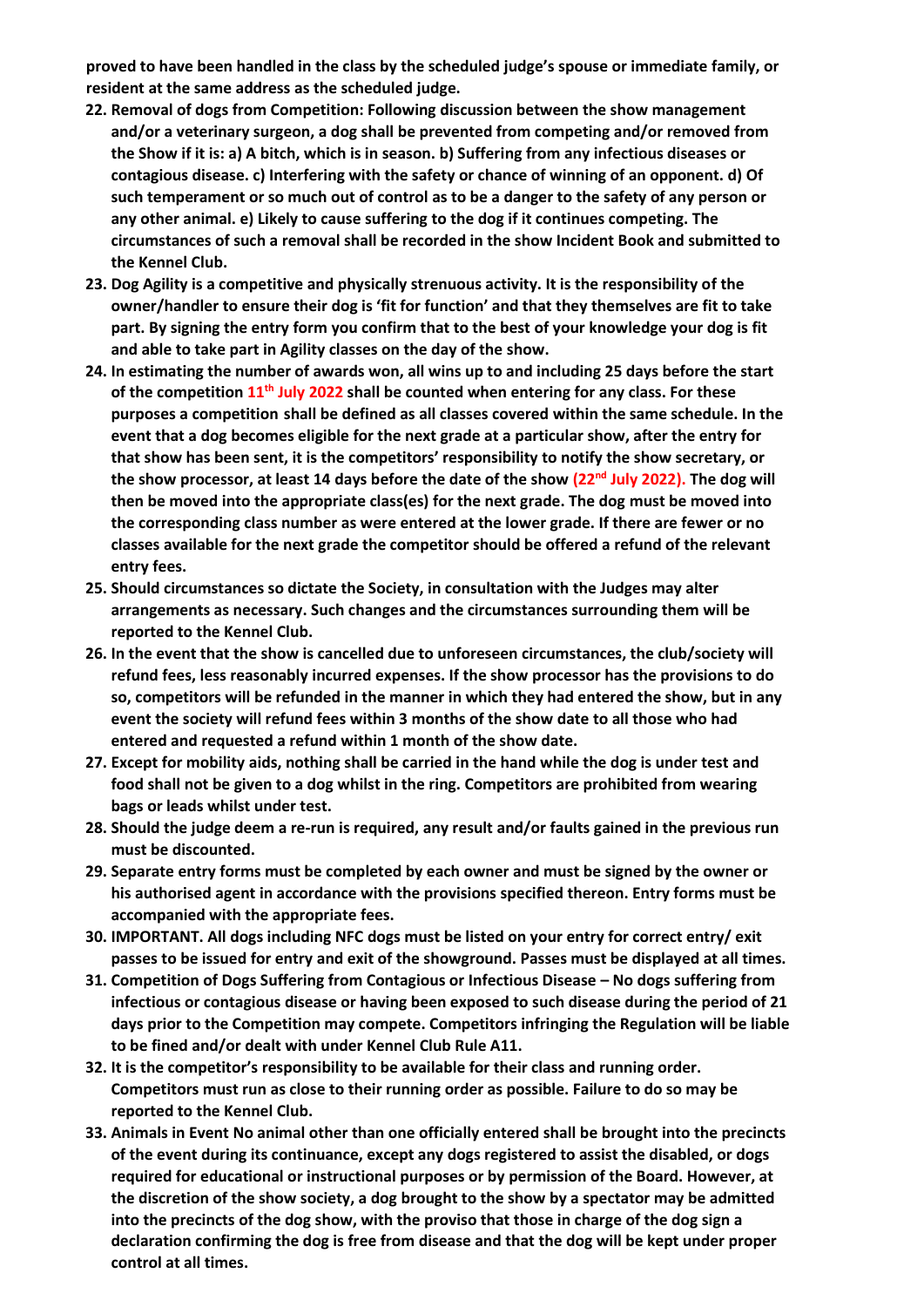- **34. A pay on the day class will be held if time permits.**
- **35. A practice ring may be available to dogs entered for competition at the show, if space allows. This ring must be supervised by a responsible adult with agility knowledge.**
- **36. Welfare of Dogs An exhibitor (or competitor) whose dog is entered at a Kennel Club licensed event should take all reasonable steps to ensure the needs of their dog(s) are met, and should not knowingly put their dogs' health and welfare at risk by any action, default, omission or otherwise. A breach of this Regulation may be referred to the Board for disciplinary action under Kennel Club Rules and Regulations. The use of pinch collars, electronic shock collars, or prong collars, is not permitted at any Agility show licensed by the Kennel Club. This shall apply at the venue and within the precincts of the show.**
- **37. All dogs entered at this show are at the owner's risk. Whilst every care will be taken, the Committee and Organisers will not accept responsibility for loss, damage or injury, however caused to persons, dogs or property at the show.**
- **38. Overpaid entries will NOT be refunded.**
- **39. Competitors must follow the instructions of the Stewards with respect to parking and conduct within the show boundaries and any person directing abuse will be removed from the showground.**
- **40. Goods may NOT be sold within the precincts of the show without prior permission of the committee.**
- **41. Training equipment is not allowed within the gardens and camping/exercise areas.**
- **42. Dogs must be supervised if loose in 'gardens' whilst camping. Tethering of unsupervised dogs is not permitted.**
- **43. Please pick up after your dog and deposit the waste in the bags/bins provided. If you fail to clean up after your dog, you will be asked to leave the venue.**
- **44. No refunds after closing date other than exceptional circumstances, and at the committee's discretion.**
- **45. Rosettes and Trophies will NOT be forwarded.**
- **46. If choosing to download your ring cards you are agreeing to your running orders for this show being available to the public on the web site.**
- **47. Courses. No practice is allowed on the course . Competitors will be allowed to walk the course set at the height the dog is to negotiate without their dog(s) before the class begins.**
- **48. Obstacles - Hurdle-The height of the hurdle must be 600mm for Large Dogs, 500mm for Intermediate Dogs 400mm for Medium Dogs and 300mm for Small Dogs.**
- **49. Children under the age of 12 are the responsibility of and must be accompanied at all times by a parent or guardian including when competing.**
- **50. No bikes around the rings and camping area.**
- **51. Tannoy will be used but it is the competitors responsibility to be on time for their runs.**
- **52. No emptying of caravan toilet waste in toilets, elsan points are provided, no washing of toilet cassettes under drinking water taps.**
- **53. GENERATORS – Hours of use restricted to between 8 am and 8 pm. Please be considerate to your neighbours while using a generator.**
- **54. All Covid regulations must be adhered to, failure to do so will result in being told to leave. A record of this will be kept, all Covid regulations will be handed out at the gate on arrival and will also be available to download with ringplans.**
- **55. Course walking will be done in accordance with current government covid19 guidelines.**
- **56. Please do not attend this show if you are exhibiting signs of Covid 19.**

**EXERCISE AREA Please exercise your dogs in the areas provided on site, anyone found not picking up after their dogs may be asked to leave the show site immediately. The exercise area will be clearly marked, please do not allow your dog off lead anywhere other than the designated exercise area. Only 3 dogs permitted off lead and UNDER CONTROL at any time per person.** 

**DOGS IN VEHICLES ON HOT DAYS Your dog is vulnerable and at risk during hot weather and the Kennel Club offers the following guidance to help guide you through the do's and don'ts travelling to and whilst at KC licensed events.**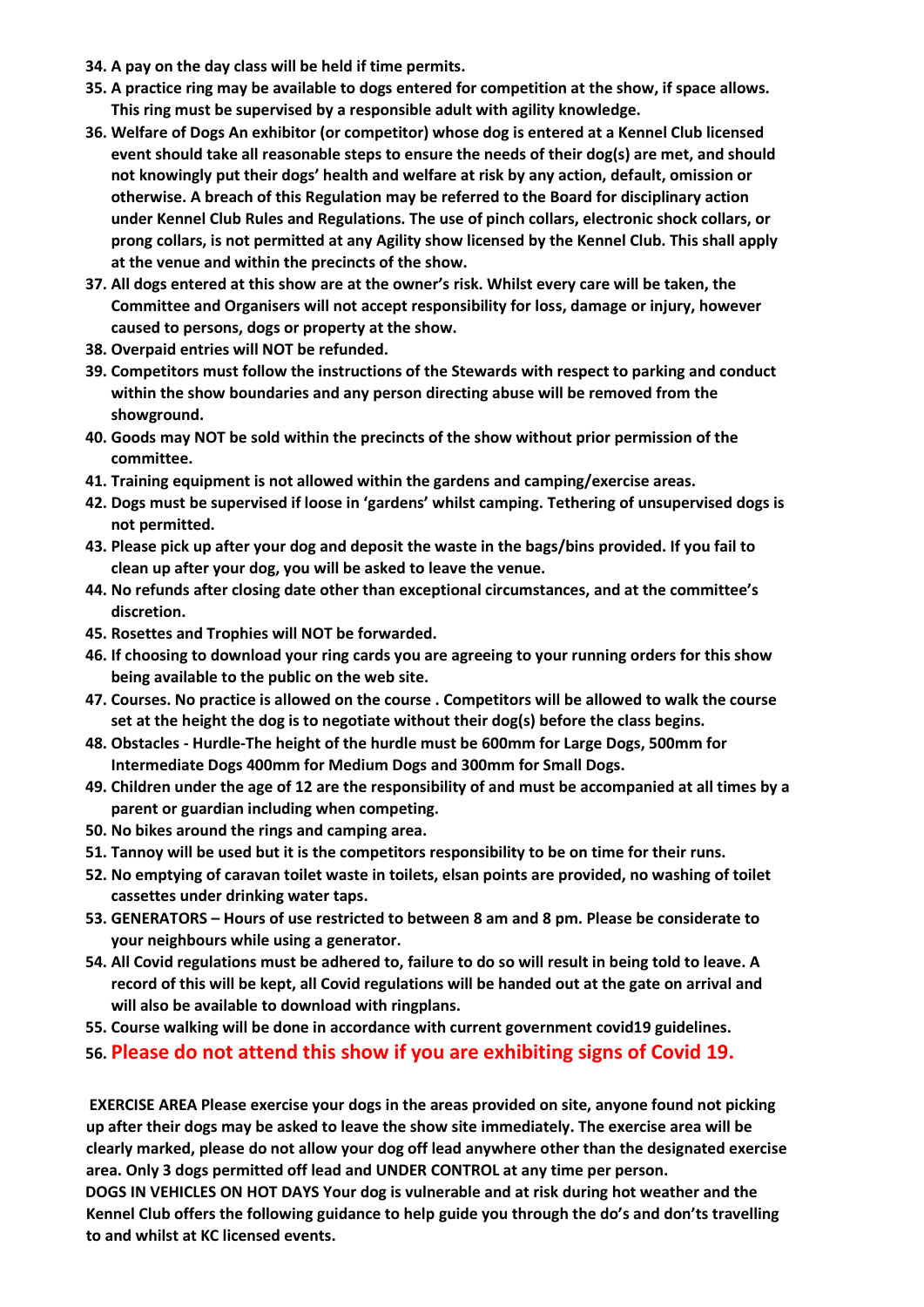**• When travelling to a show please take a moment to consider whether the route to the show is on a busy holiday route and leave earlier to avoid increased time in traffic jams.** 

**• If your vehicle is not air conditioned seriously consider whether travel is viable.** 

**• The vehicle should be as fully ventilated as possible and plenty of stops should be taken, with lots of water available to drink.** 

**• Ensure your dog is not sitting in full sunlight. There should be plenty of free flowing air around the dog.** 

**• When at the show and your dog is left in the vehicle regular checks must be undertaken to ensure the wellbeing of the dog(s).** 

**• Keep the dog in the shade – take your own shade for example a large umbrella and always have plenty of water available to drink so your dog always stays well hydrated.** 

**• Avoid your dog taking part in unnecessary exertion, or from standing in exposed sunlight for extended lengths of time. Remember, if you feel hot your dog is very likely to feel much hotter and dehydrated and this could lead to dire results. Please look after your dog's welfare. WARNING: IF YOUR DOG IS FOUND TO BE AT RISK FORCIBLE ENTRY TO YOUR VEHICLE MAY BE NECESSARY WITHOUT LIABILITY FOR ANY DAMAGE CAUSED. Anyone whose dog is entered at a Kennel Club licensed event should take all reasonable steps to ensure the needs of their dog(s) are met, and should not put a dog's health and welfare at risk by any action, default, omission or otherwise. Breach of Kennel Club Regulations in this respect may be referred to the General Committee for disciplinary action under Kennel Club Rules and Regulations. Special Classes Anysize/Veteran Jumping (Special) Open to all dogs not entered in any other classes at this show The jump heights for all dogs will be set at 400mm, 300mm and 200mm, the height the dog jumps is at the handlers discretion. The course will not contain a tyre, weaves, wishing well or wall. The course time will be 60 seconds. All heights of dogs will compete against each other over the same course at the dogs chosen jump height with one set of awards. The course will be very simple and flowing.** 

**in accordance with Kennel Club rules, all small, medium and intermediate height categories must be measured for competition. Competitors must ensure their dogs are measured prior to their first competition and the dog's agility record book has been signed and dated by the measuring officials**

**Large dogs entered for competition will not require an official Kennel Club measurement. Once a dog has competed in any class in the large height category at a Kennel Club licenced event it may not change to a different height.**

## **Record books may be inspected at the request of the Judge or show management.**

### **SITE INFORMATION**

Camping is limited and only permitted on the designated site.

Please arrive AFTER 12 Noon and BEFORE 9PM on Thursday or first camping night. The site must be vacated Sunday evening.

## **Camping**

- For Health and Safety reasons please park according to instructions given and take note of the site information sheet. Caravans must be pitched with the tow hitch facing the roadway.
- Roadways MUST be kept clear.
- Do NOT empty chemical toilets into the show toilets or rinse them using the water taps
- Water is available at standpipes which will be signposted.
- Showers are available.
- Helpers will receive preferential camping.

**IMPORTANT. All dogs including NFC dogs must be listed on your entry for correct entry/ exit passes to be issued for entry and exit of the showground. Passes must be displayed at all times.**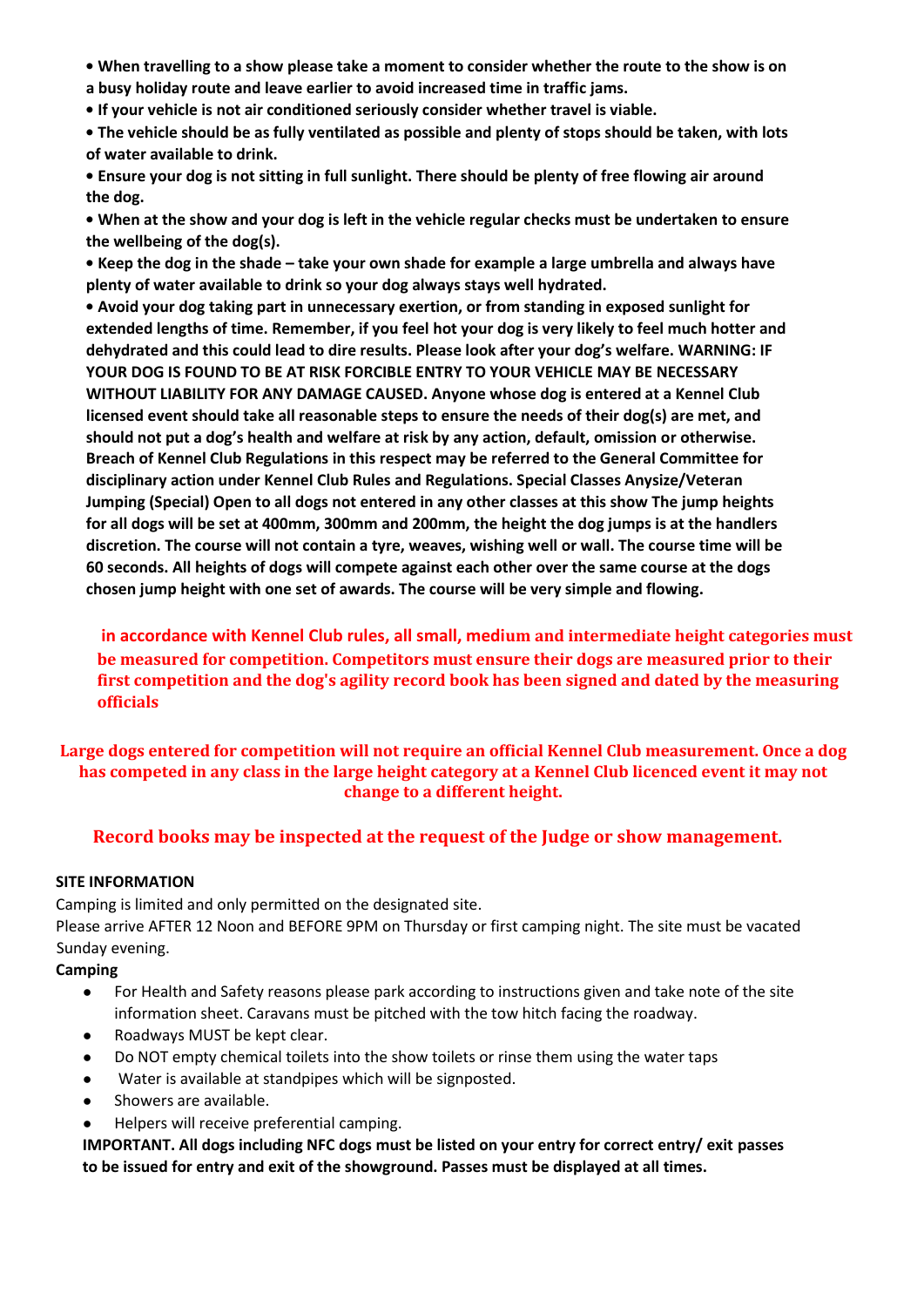**CAR PASS** Day parkers will be required to book a car parking pass at £5 (covers all 4 days) and display the pass in their vehicle to gain access to the day parking area. Those booking camping are not required to purchase a car parking pass

**IMPORTANT. All dogs including NFC dogs must be listed on your entry for correct entry/ exit passes to be issued for entry and exit of the showground. Passes must be displayed at all times.**

#### **Competition area**

- Local P.A. System: this will be in use from the opening of the show.
- Information Point: this will be situated at the arena. Prize giving will also take place at this point.
- A variety of hot and cold refreshments will be provided.

#### **Control and welfare of dogs**

- Dog waste must be put in the skip provided for that purpose. You will be asked to leave the showground if you do not pick up.
- Please keep your dogs on leads in the competition area.
- NO TOYS to be thrown in the exercise area.
- Dogs in hot vehicles: Your dog is vulnerable and AT RISK if left in a vehicle in high temperatures and even on days considered as slightly warm. Please take care of your dog. If your dog is found to be at risk, forcible entry to your vehicle may be necessary without liability for any damage caused.

#### **General**

● Please ensure that you adhere to the 5 MPH speed limit as soon as you enter the site • Please supervise your children at all times.

**Ring Status Updates:** We will be using Agility Plaza at this show, enabling you to view the status of each ring on your mobile devices. Go to the Agility Plaza website and select the correct show and date. You will need to click on Refresh to get the latest information/results.

## **Please note that it is your responsibility to be at the ring at the correct time and that you must not rely solely on this system or the local P.A.**

Thank you for your cooperation. We hope you enjoy the show.

Please call Sandra Adams on 0779 2727 286 or Laura 07960758300 in an emergency.

#### **HELPING AT OUR SHOW**

Shows do not run themselves and Pure Agility is a small club and therefore help is needed to run this show. We offer helpers who wish to help the following package:-

## **If you are an individual**

- **● Priority camping**
- **● A voucher for lunch for those helping for half a day, all day helpers get breakfast and lunch)**
- **● All day helpers receive £15**
- **● All day Scrimes £20 plus breakfast and lunch**
- **● Free entry into a draw to win free camping for a future show**

### **If you are a club/group supplying a complete ring party**

- **● Priority camping**
- **● Breakfast & Lunch vouchers for each helper (up to a maximum of 6 helpers per ring) ● £100 for the club (assuming 10 people including ring manager and scrime Please email us to arrange group ring parties.**

**DAY PARKING:** Use the main entrance where officials will direct you.

**DOGS LEFT IN VEHICLES IN HOT WEATHER**: Your dog is vulnerable and AT RISK if left in a vehicle in high temperatures and even on days considered as slightly warm. Please take care of your dog. If